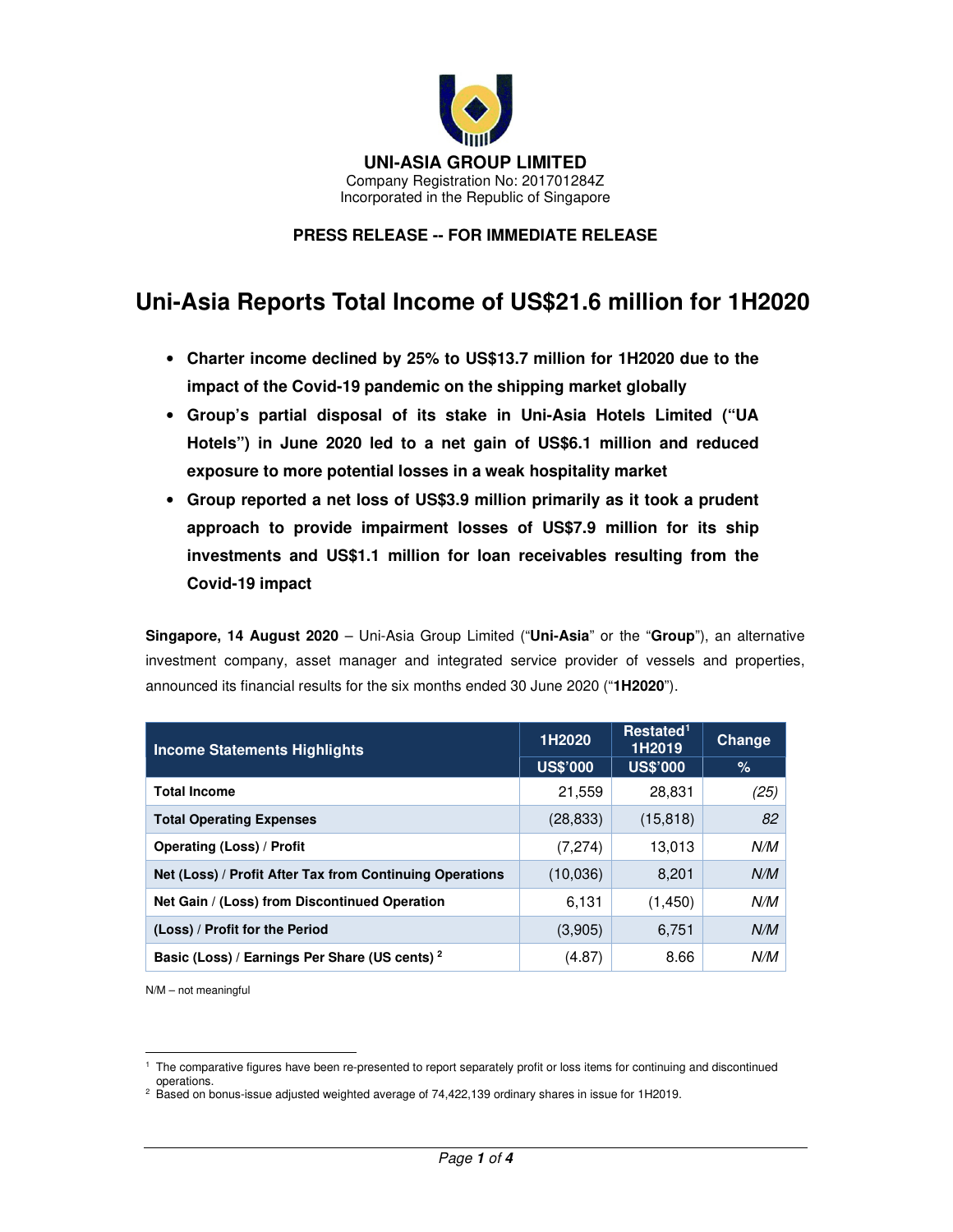## **1H2020 FINANCIAL REVIEW**

## **Total Income**

Total income declined by 25% to US\$21.6 million in 1H2020 mainly due to lower charter income and investment returns.

On 26 June 2020, the Group disposed a 49.5% stake in Uni-Asia Hotels Limited ("**UA Hotels**"). The Group continues to hold a 49.5% stake in UA Hotels with the remaining 1% being held by a non-related third party. As a result, UA Hotels ceased to be a subsidiary and has become an associated company of the Group. UA Hotels is the holding company of Vista Hotels Management Co., Ltd which is in turn the Group's hotel operating company in Japan operating business hotels under the "Hotel Vista" brand name. Hotel income was not included as part of the Total Income of continuing operations for 1H2020 or 1H2019.

| <b>Revenue</b>            | 1H2020<br><b>US\$'000</b> | 1H2019<br><b>US\$'000</b> | <b>Change</b><br>$\%$ |
|---------------------------|---------------------------|---------------------------|-----------------------|
| <b>Charter Income</b>     | 13,743                    | 18,209                    | (25)                  |
| Fee Income                | 4,828                     | 4,313                     | 12                    |
| <b>Investment Returns</b> | 2,206                     | 5,696                     | (61)                  |
| <b>Interest Income</b>    | 487                       | 462                       | 5                     |
| <b>Other Income</b>       | 295                       | 151                       | 95                    |
| <b>Total Income</b>       | 21,559                    | 28,831                    | 25                    |

N/M – not meaningful

#### (i) Charter Income

Charter income decreased by 25% to US\$13.7 million in 1H2020. The Covid-19 pandemic had impacted the shipping market globally and affected short-term charter rates and the ships which charters were due for renewal under the Group's fleet.

#### (ii) Fee Income

Fee income grew by 12% to US\$4.8 million in 1H2020 mainly aided by increases in arrangement and agency fee as well as brokerage commission. Arrangement and agency fee rose by 42% to US\$1.8 million in 1H2020 due to more arrangement deal transactions for shipping and property assets. Brokerage commission climbed by 27% to US\$1.2 million as more deals were closed in 1H2020 and the Group generated more brokerage commissions.

#### (iii) Investment Returns

The Group reported investment returns of US\$2.2 million for 1H2020, primarily contributed by a realised gain of US\$1.4 million from investment property investments, and fair valuation gains of US\$0.9 million from the Group's 4<sup>th</sup> and 5<sup>th</sup> property projects. These were offset by fair valuation losses of US\$0.2 million for shipping and US\$0.4 million for listed shares investments.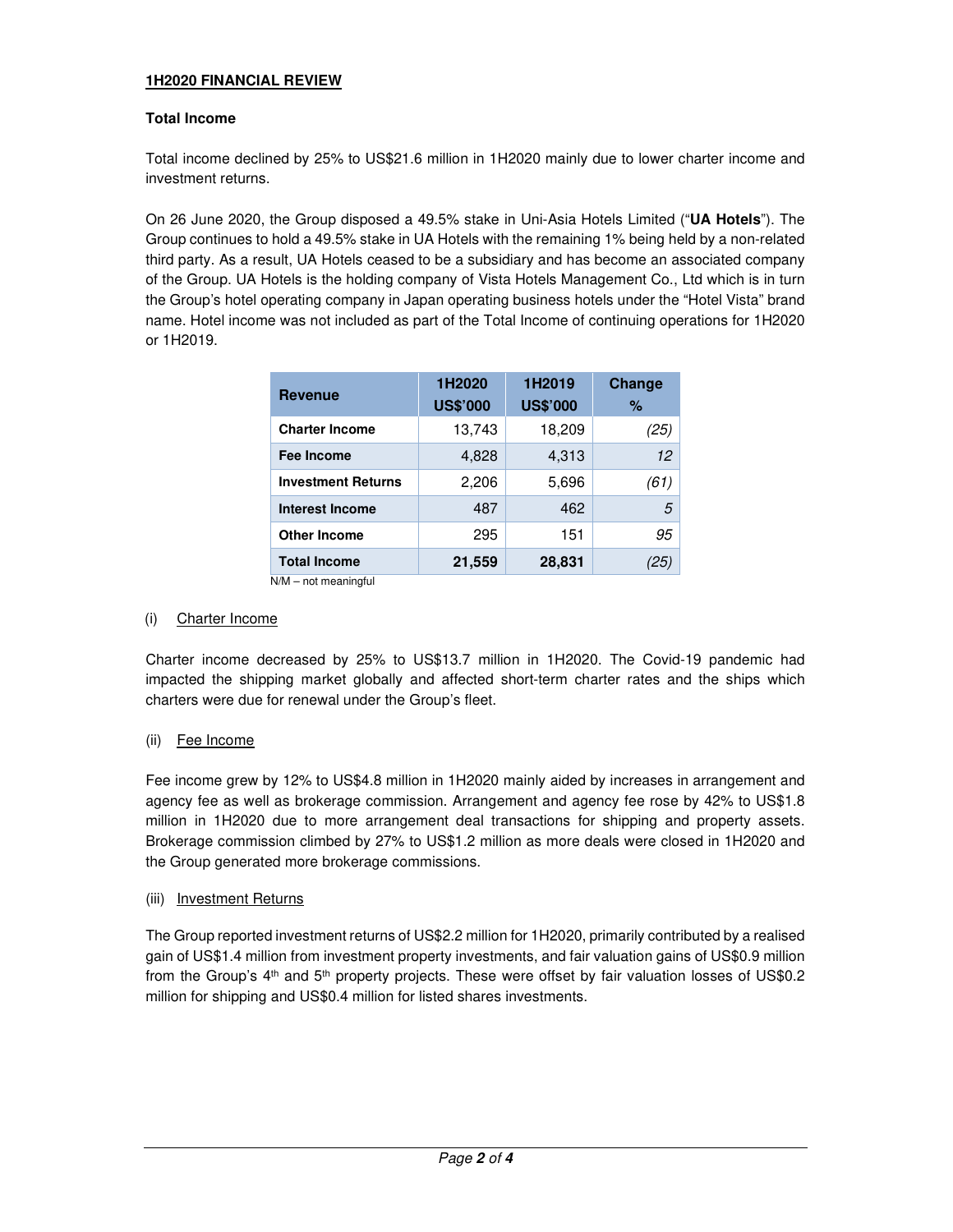## **Total Operating Expenses**

Net operating expenses was US\$28.8 million for 1H2020 compared to US\$15.8 million for the restated 1H2019.

As a result of the deterioration in the ships' value-in-use caused by Covid-19 pandemic, the Group recorded US\$7.9 million of impairment for ship investments under property, plant and equipment. The Group also recognized US\$1.1 million impairment of loan receivable from a ship investment due to the pandemic.

#### **Net Loss After Tax**

For 1H2020, the Group reported a net loss after tax from continuing operations of US\$10.0 million, compared to a net profit of US\$8.2 million for the restated 1H2019.

The Covid-19 pandemic affected the hospitality industry in Japan severely, depressing both occupancy rates and average daily rates of all hotels. As a result, the Group incurred US\$18.3 million net loss after tax from its discontinued operations - the deconsolidated UA Hotels' hotel operating business in Japan. On a positive note, the deconsolidation of UA Hotels resulted in a gain of US\$24.4 million.

Factoring in the items above, the Group reported a net loss for the period of US\$3.9 million for 1H2020, compared to a net profit for the period of US\$6.8 million for the restated 1H2019.

### **BUSINESS OUTLOOK**

#### **Shipping**

## **Scenario 1: "V-Shaped Recovery"**

According to Clarkson's Research<sup>3</sup>, one possible scenario is that the pandemic would peak in 2H2020, resulting in (1) easing of lockdowns globally, (2) economic activity starts to pick up and (3) stimulus packages from different countries begin to see some positive results. Under such a scenario, seaborne trade will start to accelerate towards the end of 2H2020 as business starts to "re-stock" and trade volume returns to pre-pandemic levels in 2019.

#### **Scenario 2: "Prolonged Slowdown"**

In the same Clarkson's Research report, a possible second scenario could be that the peak impact of Covid-19 prolongs in multiple countries, which include a second or third wave of infections hitting in 2H2020 or in 2021. Under this scenario, business closure continues with unemployment rates damping consumer behaviour, leading to lower seaborne trade volumes until 2023 and beyond.

These scenarios will have an adverse impact, to various degrees, on the Group's charter rates of its vessels and the valuation of these vessels. Taking into consideration the possible scenarios and current market situation, the Group has taken the prudent approach to cater a total of US\$7.9 million impairment loss for four of its dry bulk carriers and one containership in 1H2020.

#### **Hong Kong Property**

The Hong Kong office and industrial property market had softened in 1H2020 as compared to 1H2019 due to the Covid-19 pandemic and other geopolitical factors. Therefore, both buyer and sellers are cautious about entering into transactions in a period of uncertainties. Notwithstanding, the Group's pre-

 $3$  Clarksons Research, Covid-19: Shipping Impact Assessment" Update No. 6, 2 July 2020